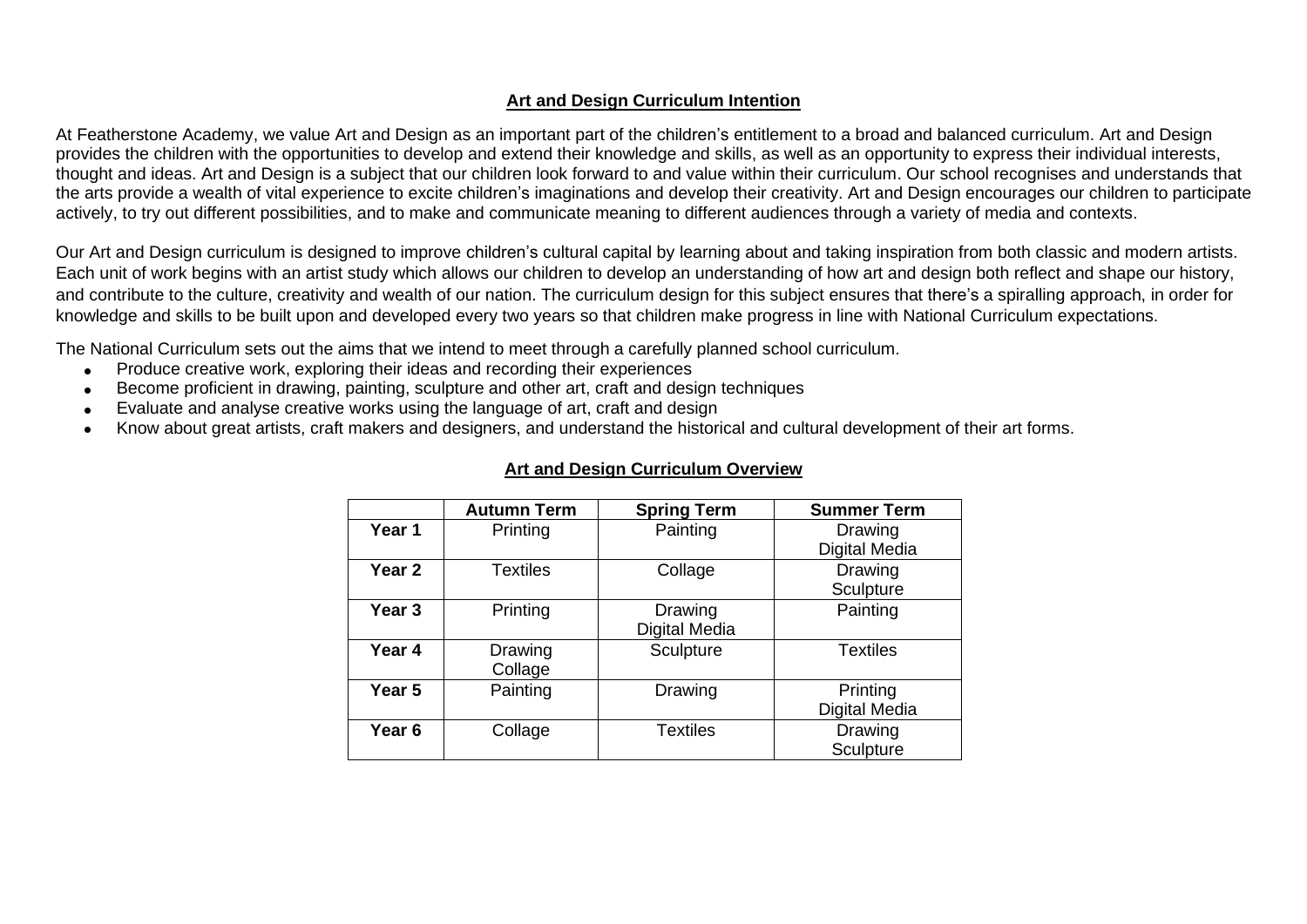|                                | Intent                            | Implementation                                                                                                         | Impact                                              |
|--------------------------------|-----------------------------------|------------------------------------------------------------------------------------------------------------------------|-----------------------------------------------------|
| In Year 1, pupils will look to | In Y1 the children will develop   | Children will complete units that will focus on the following:                                                         | Children will be able to:                           |
| improve their artistic         | their knowledge and skills        |                                                                                                                        |                                                     |
| knowledge and skills in        | through exploration of:           | Children will study the work of Lynn Flavell.                                                                          | <b>Printing</b>                                     |
| printing, painting and         | <b>Printing</b>                   | Children create various prints using fresh fruit and                                                                   | • To know that repeating or overlapping             |
| drawing,                       | <b>Block printing</b>             | vegetables, making repeated patterns. Children are                                                                     | shapes creates pattern                              |
| examining key artists and      | <b>Repeated patterns</b>          | encouraged to find patterns by painting onto fruit and                                                                 | To know that objects create prints                  |
| craft designers:               | <b>Overlapping patterns</b>       | vegetables cut in half to create repeated printing patterns                                                            | (e.g. fruit, veg or sponges)                        |
| • Lynn Flavell                 | Mske prints by pressing, rolling, | and well as experimenting with different colours.                                                                      | To know how to press, roll, rub and<br>$\bullet$    |
| <b>Wassily Kandinsky</b>       | rubbing and stamping.             |                                                                                                                        | stamp to make prints                                |
| Andy Warhol                    |                                   |                                                                                                                        |                                                     |
|                                |                                   | Children will study the work of Wassily Kandinsky.                                                                     | <b>Painting</b>                                     |
|                                | <b>Painting</b>                   | Children take inspiration from the work of Wassily                                                                     | To know when you use a thick and                    |
|                                | <b>Mixing colours</b>             | Kandinsky and use the colours they have mixed themselves                                                               | thin brush                                          |
|                                | <b>Acrylic painting</b>           | (making warm and cool colours as well as different shades                                                              | To know which primary colours make                  |
|                                | <b>Watercolour painting</b>       | and tones of one colour using white to make it lighter, black                                                          | secondary                                           |
|                                | <b>Shades</b>                     | to make it darker) to create a hot and cold places inspired                                                            | To know how to add white to colours                 |
|                                | Painting techniques               | painting using his circles painting as a stimulus.                                                                     | to make tints and black to colours to               |
|                                |                                   | Children experiment with different painting techniques,                                                                | make tones                                          |
|                                |                                   | materials and types of paint including acrylic paints, water<br>colours, several different sized and shaped brushes, a | To know how to create and use colour<br>$\bullet$   |
|                                |                                   | spatula, a sponge and a toothbrush. Children explore                                                                   | wheels                                              |
|                                |                                   | different effects on wet, dry and textured paper and find out                                                          |                                                     |
|                                |                                   | how different materials behave and react with each other.                                                              |                                                     |
|                                |                                   |                                                                                                                        |                                                     |
|                                |                                   |                                                                                                                        |                                                     |
|                                |                                   | Children will study the work of Leonardo da Vinci, Henri                                                               | <b>Drawing</b>                                      |
|                                | <b>Drawing</b>                    | <b>Matisse and Vincent Van Gogh.</b>                                                                                   | To know how to draw lines of different<br>$\bullet$ |
|                                | Self-portrait                     |                                                                                                                        | sizes and thickness                                 |
|                                | Proportion                        |                                                                                                                        | Colour (own work) neatly following the<br>$\bullet$ |
|                                | Thickness of line                 | Children develop skills required to draw a self- portrait or a                                                         | lines                                               |
|                                | Pattern and texture by adding     | portrait. They begin to learn some of the rules for the                                                                | To know how to create different tones<br>$\bullet$  |
|                                | dots.                             | proportion of the face and practise using these. Children                                                              | by using coloured pencils                           |
|                                |                                   | study the work of Pablo Picasso and create their own                                                                   | <b>Digital Media</b>                                |
|                                | <b>Digital Media</b>              | portraits using his style.                                                                                             | To know that a wide range of tools                  |
|                                | <b>Create texture</b>             |                                                                                                                        | can be used to create different                     |
|                                | Use line, tones, colours and      | Children study the work of Andy Warhol.                                                                                | textures, lines, tones, colours and                 |
|                                | shapes to digitally enhance their | Children draw a self-portrait. The outline is scanned and                                                              | shapes.                                             |
|                                | self-portraits                    | Paintshop Pro is used for digital image manipulation.                                                                  |                                                     |
|                                |                                   | Taking inspiration from work produced by Andy Warhol,                                                                  |                                                     |
|                                |                                   | children create their own pop art inspired by Andy Warhol's                                                            |                                                     |
|                                |                                   | repeated images.                                                                                                       |                                                     |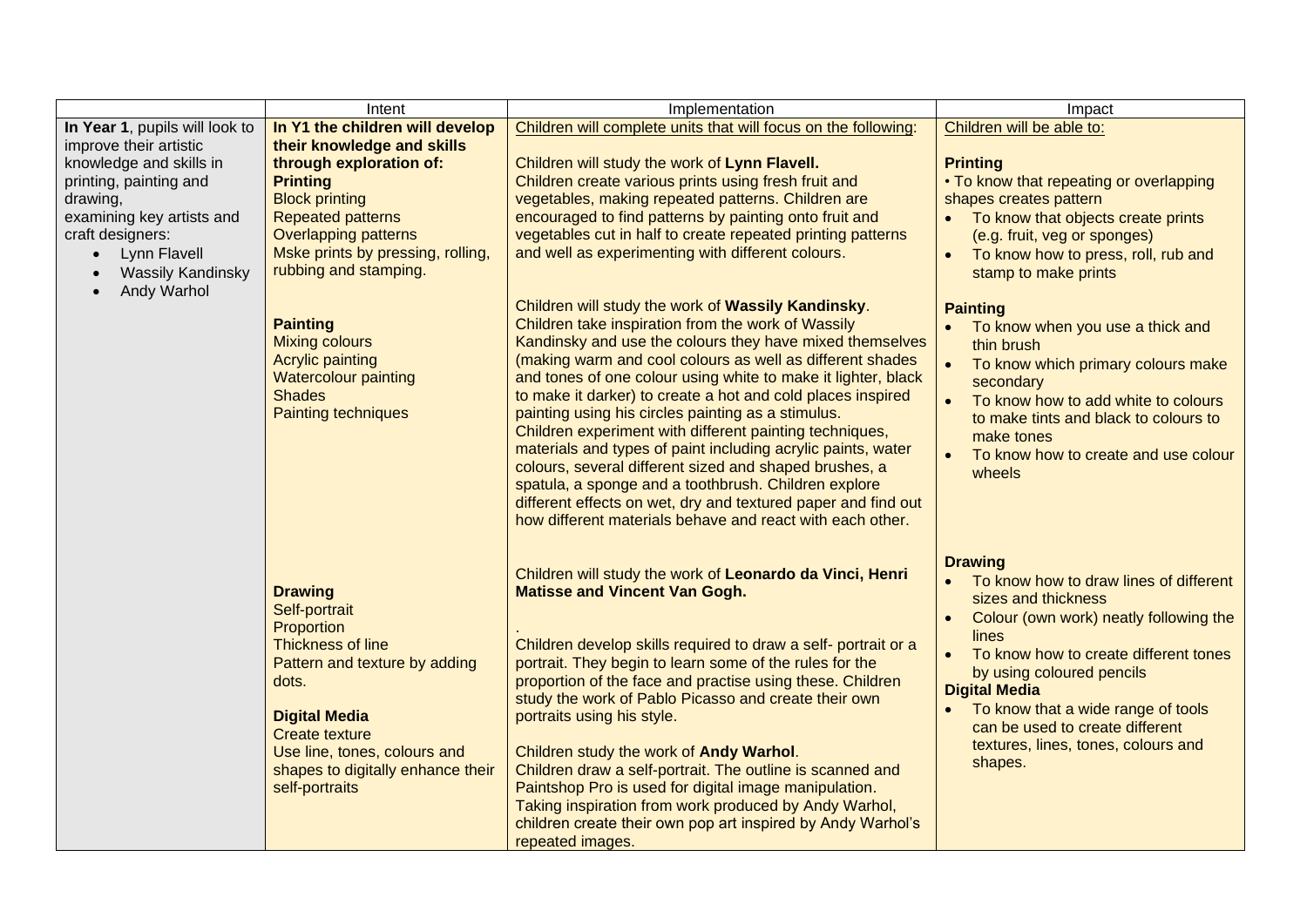| In Year 2, pupils will look to<br>improve their artistic<br>knowledge and skills in<br>textiles, collage, drawing<br>and sculpture, examining<br>key artists and craft<br>designers:<br><b>Gunta Stolzl</b><br>$\bullet$<br>Emma Majury<br>Andy Goldsworthy |                                                                                                                                                                                                                   |                                                                                                                                                                                                                                                                                                                                                                                                                                                                                                                                                                                                                                                |                                                                                                                                                                                                                                                                                                                                                                                                        |
|-------------------------------------------------------------------------------------------------------------------------------------------------------------------------------------------------------------------------------------------------------------|-------------------------------------------------------------------------------------------------------------------------------------------------------------------------------------------------------------------|------------------------------------------------------------------------------------------------------------------------------------------------------------------------------------------------------------------------------------------------------------------------------------------------------------------------------------------------------------------------------------------------------------------------------------------------------------------------------------------------------------------------------------------------------------------------------------------------------------------------------------------------|--------------------------------------------------------------------------------------------------------------------------------------------------------------------------------------------------------------------------------------------------------------------------------------------------------------------------------------------------------------------------------------------------------|
|                                                                                                                                                                                                                                                             | In Y2 the children will develop<br>their knowledge and skills<br>through exploration of:<br><b>Textiles</b><br>Weaving to create a pattern<br>Joining materials- glue or stitch<br>Plaiting<br>Dip dye techniques | Children will complete units that will focus on:<br>Children will study the work of Gunta Stolzl.<br>They will develop skills needed to weave using materials<br>such as paper, card and fabrics. They will begin to use a<br>weaving loom too. Children will enhance their work by<br>incorporating other textile elements by joining materials<br>using glue or stitch, using plaiting and dip dye techniques.                                                                                                                                                                                                                               | Children will be able to:<br><b>Textiles</b><br>To know how to weave to create<br>a pattern<br>To know how to join materials<br>using glue and/or stitch<br>To know how to use plaiting<br>To know how to use dip dye<br>techniques                                                                                                                                                                    |
|                                                                                                                                                                                                                                                             | Collage<br>Combining materials<br><b>Texture</b><br>Colour<br>Layering<br><b>Drawing</b><br>Observational drawings of<br>nature                                                                                   | Children will study the work of Emma Majury.<br>Children create a collage of two contrasting landscapes<br>(city/desert/polar region/forest) using paper, plastic, card,<br>fabric, cotton wool, feathers and leaves among other<br>materials. Children should consider the texture, colour and<br>use their imagination to make different materials represent<br>real life objects.<br>Children will study the work of Andy Goldsworthy.<br>Children begin by developing their observational drawing<br>techniques, mainly drawing from nature. The natural<br>materials they draw will later be used in their nature<br>inspired sculptures. | <b>Collage</b><br>To know how a combination of<br>materials that are cut, torn and<br>glued can be used to collage<br>To know how to sort and arrange<br>materials<br>To know how to mix and join<br>materials to create texture<br><b>Drawing</b><br>To know how to draw lines of<br>$\bullet$<br>different sizes and thickness<br>To know how to add pattern and<br>texture by adding dots and lines |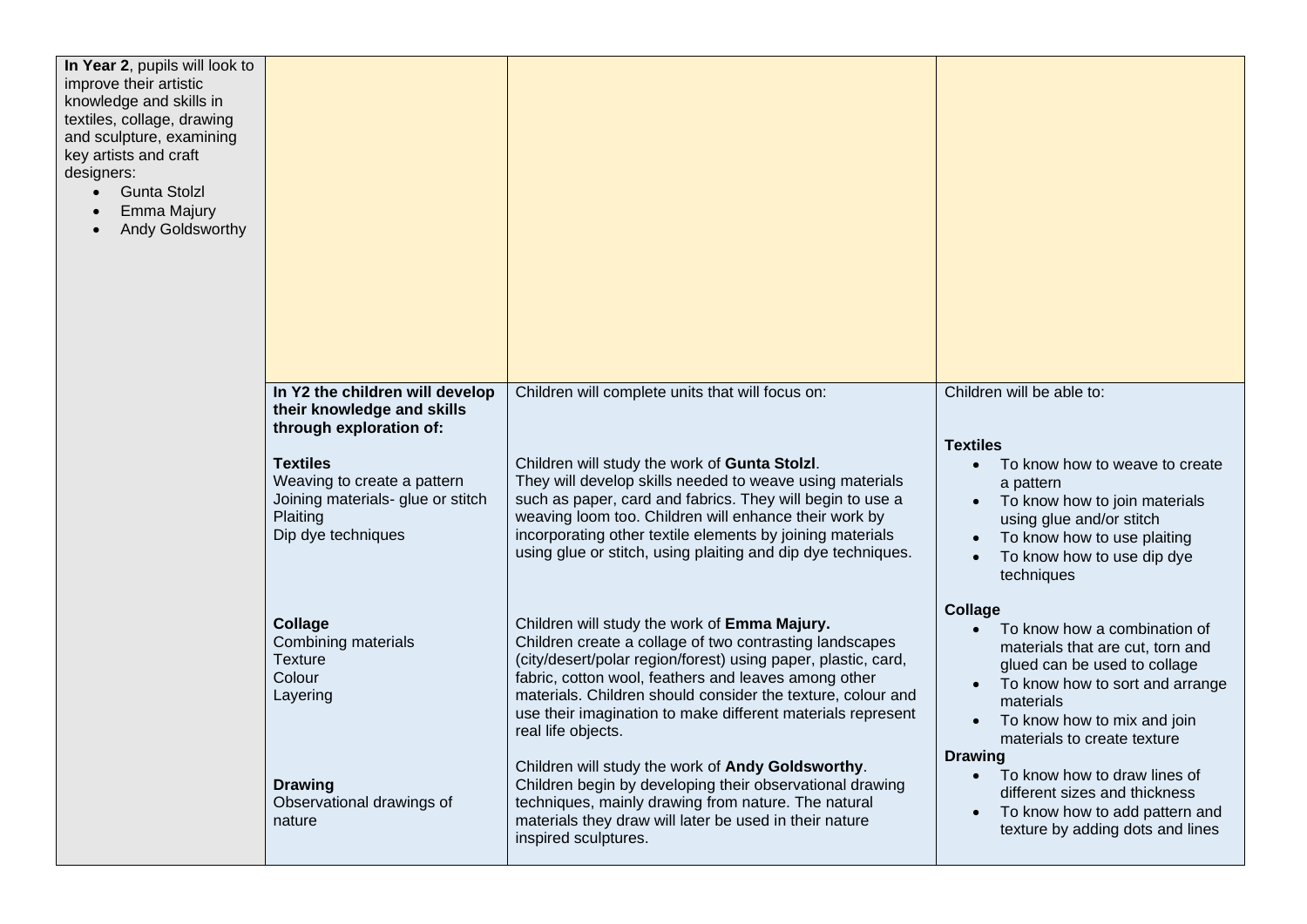| Children create sculptures using the work of Andy<br>Goldsworthy as inspiration. They should use natural<br><b>Sculpture</b><br>Land art<br>materials to make their sculpture design for a British<br>Using natural materials<br>seaside. Once they have created their sculpture using<br>Using clay techniques<br>natural materials, they will create a nature inspired<br>card and clay. Children will design and make a clay tile. | To know how to create different<br>$\bullet$<br>tones by using coloured pencils<br><b>Sculpture</b><br>To know how to use a<br>combination of shapes<br>sculpture using man made materials such as paper, straws<br>To know how to use rolled up<br>paper, straws, paper, card and<br>clay as materials<br>To know how to use techniques<br>$\bullet$<br>such as rolling, cutting, moulding<br>and carving |
|---------------------------------------------------------------------------------------------------------------------------------------------------------------------------------------------------------------------------------------------------------------------------------------------------------------------------------------------------------------------------------------------------------------------------------------|------------------------------------------------------------------------------------------------------------------------------------------------------------------------------------------------------------------------------------------------------------------------------------------------------------------------------------------------------------------------------------------------------------|
|---------------------------------------------------------------------------------------------------------------------------------------------------------------------------------------------------------------------------------------------------------------------------------------------------------------------------------------------------------------------------------------------------------------------------------------|------------------------------------------------------------------------------------------------------------------------------------------------------------------------------------------------------------------------------------------------------------------------------------------------------------------------------------------------------------------------------------------------------------|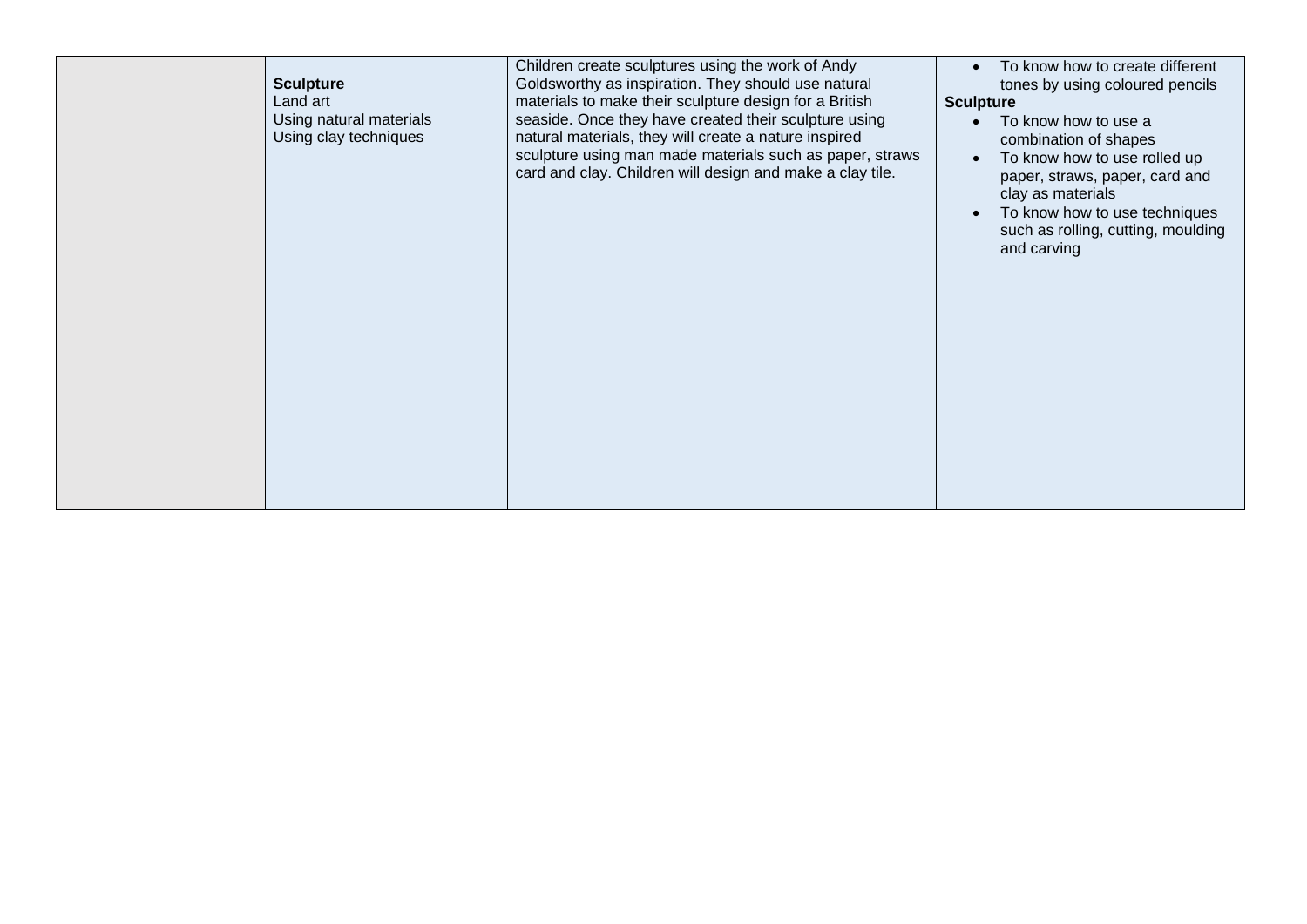|                                                                                                                                                                                                                                                                                                         | In Y3 the children will develop                                                                                 | Children will complete units that will focus on:                                                                                                                                                                                                                                                                                                                                                                                                                                                                                                                                                                  | Children will be able to:                                                                                                                                                                                                                                                                                                                                                              |
|---------------------------------------------------------------------------------------------------------------------------------------------------------------------------------------------------------------------------------------------------------------------------------------------------------|-----------------------------------------------------------------------------------------------------------------|-------------------------------------------------------------------------------------------------------------------------------------------------------------------------------------------------------------------------------------------------------------------------------------------------------------------------------------------------------------------------------------------------------------------------------------------------------------------------------------------------------------------------------------------------------------------------------------------------------------------|----------------------------------------------------------------------------------------------------------------------------------------------------------------------------------------------------------------------------------------------------------------------------------------------------------------------------------------------------------------------------------------|
| In Year 3, pupils will look to                                                                                                                                                                                                                                                                          | their knowledge and skills<br>through exploration of:                                                           |                                                                                                                                                                                                                                                                                                                                                                                                                                                                                                                                                                                                                   | <b>Printing</b>                                                                                                                                                                                                                                                                                                                                                                        |
| improve their artistic<br>knowledge and skills in<br>drawing, painting, printing<br>and digital art by examining<br>key artists and designers:<br><b>William Morris</b><br>Frida Kahlo,<br>$\bullet$<br>Salvador Dali,<br>$\bullet$<br><b>Marion Adnams</b><br>$\bullet$<br>Georges Seurat<br>$\bullet$ | <b>Printing</b><br><b>Block printing</b><br>Incised printing                                                    | Children will study the work of William Morris.<br>They will learn about different printing techniques and<br>develop a range of skills in order to create their own<br>nature/plant based inspired wallpaper prints. Their<br>observations of nature will influence this process. Whilst<br>learning about printmaking they will use a variety of<br>materials to create block prints and glue string or textured<br>paper to card to create a relief surface to take a print from.<br>Children will observe how their print is a mirror image of the<br>block used to make it. They will explore how to make an | To know how to use layers of two or<br>more colours<br>To know how to make printing blocks<br>(e.g. from coiled string glued to a<br>block)<br>To know how to make precise<br>$\bullet$<br>repeating patterns                                                                                                                                                                          |
| Paul Signac<br>$\bullet$<br><b>Maximillian Luce</b><br>$\bullet$                                                                                                                                                                                                                                        |                                                                                                                 | incised print by engraving into a polystyrene tile. They will<br>explore block printing techniques and overlay prints to<br>create different colours and textures.                                                                                                                                                                                                                                                                                                                                                                                                                                                | <b>Drawing</b><br>• To know how to use different<br>harnesses of pencils to show line,                                                                                                                                                                                                                                                                                                 |
| <b>Mike Barret</b><br><b>Claude Monet</b>                                                                                                                                                                                                                                                               | <b>Drawing</b><br>Self portraits<br>Proportion<br><b>Digital Media</b><br>Image manipulation                    | Children will study the work of Frida Kahlo, Salvador Dali<br>and Marion Adnams.<br>They will explore how Frida Kahlo's traditional Mexican folk<br>art mixes with surrealism. Children explore how aspects of<br>Mexican folk art reflects in her identity and how her work<br>was autobiographical. Consider the proportions of the face<br>when creating a self-portrait.<br>Children study the work of Mike Barret.<br>The children's self-portrait is scanned and Paintshop Pro is<br>used for digital image manipulation, taking inspiration from<br>work produced by Mike Barret.                          | tone and texture<br>$\bullet$<br>To know how to sketch lightly (no<br>need to use a rubber to correct<br>mistakes)<br>To know how to show light and<br>shadow using shading<br>$\bullet$<br>To know how to show tone and<br>texture using hatching and cross<br>hatching<br><b>Digital Media</b><br>• Create images, video and sound<br>recordings and explain why they are<br>created |
|                                                                                                                                                                                                                                                                                                         | <b>Painting</b><br>Pointillism<br><b>Brush techniques</b><br><b>Mixing colours</b><br>Creating mood with colour | Children will study the work of Georges Seurat, Paul<br>Signac and Maximillian Luce. They will learn about<br>creating art in a style of painting called Pointillism and how<br>it relies on optical mixing of colours. Children will learn<br>about the founder of this style of art and how it impacted on<br>a new art movement known as Neo-Impressionism, before<br>using these newly learned techniques to create landscape<br>paintings. Children will study the work of Claude Monet<br>when experimenting with creating mood with colour.                                                                | <b>Painting</b><br>To know how to use different brush<br>techniques such as using thick and<br>thin brushes to produce shapes,<br>textures, patterns and lines<br>To know how to mix colours<br>$\bullet$<br>effectively<br>To know how to use watercolour paint<br>$\bullet$<br>to produce washes for backgrounds<br>then add detail<br>Experiment with creating mood with<br>colour  |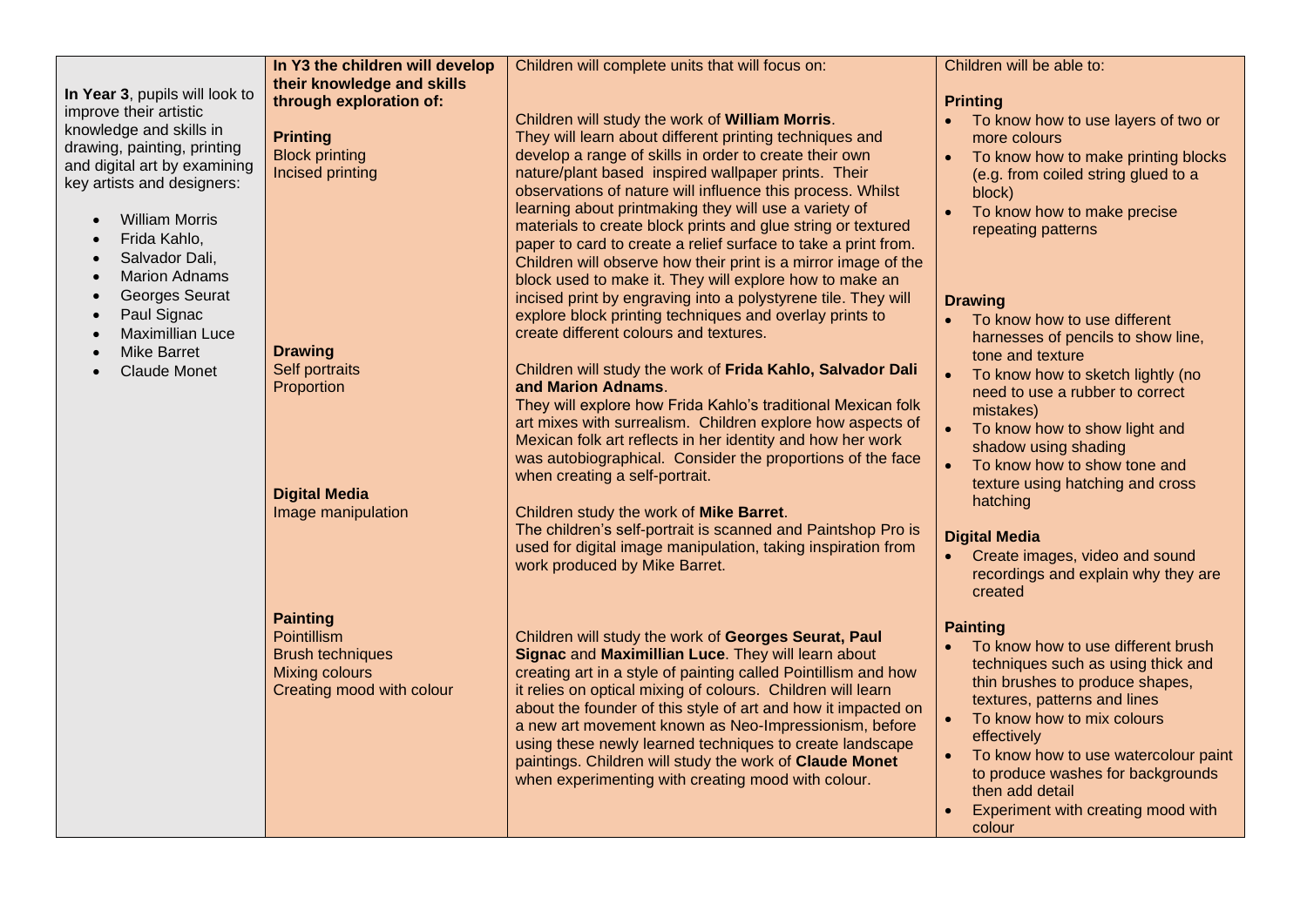| In Year 4, pupils will look to<br>improve their artistic<br>knowledge and skills in<br>drawing, collage, sculpture<br>and textiles by examining<br>key artists:<br>• Stephen Wiltshire<br>• Alexander Calder<br>David Oliveira<br>• Mary Edna Fraser<br>• Gunta Stölz | In Y4 the children will develop<br>their knowledge and skills<br>through exploration of<br><b>Drawing</b><br>Using different harnesses of<br>pencils<br>Line, tone and texture<br><b>Showing light</b><br>Shading<br>Hatching and cross hatching<br><b>Collage</b><br>Overlapping<br><b>Mosaic</b><br>Montage<br><b>Sculpture</b><br><b>Combining shapes</b><br>Wire sculptures<br>Paper sculptures<br><b>Clay sculptures</b> | Children will complete units that will focus on:<br>Children study the work of Stephen Wiltshire.<br>Children explore how different harnesses of pencils can be<br>used to show line, tone and texture. Children begin to use<br>techniques to help them draw accurately what they see<br>such as using grids. Children begin to learn how to show<br>light and use shading. Hatching and cross-hatching is<br>introduced too. Children apply these newly learned skills<br>when drawing cityscapes and famous landmarks.<br>Children make copies of their landscape drawings and use<br>a range of materials to enhance them to create a montage.<br>Children study the work of Alexander Calder and David<br>Oliveira. Children begin this unit by exploring how paper,<br>wire and tissue paper can be used to create 3d sculptures<br>of plants and flowers. Children develop a range of<br>techniques whereby they combine shapes to create<br>recognisable forms (flowers). Children later develop skills<br>required when handling clay. Coiling and carving will be<br>used to create flower clay sculptures. | Children will be able to:<br><b>Drawing</b><br>To know how to use different<br>harnesses of pencils to show line,<br>tone and texture<br>To know how to sketch lightly (no<br>need to use a rubber to correct<br>mistakes)<br>To know how to show light and<br>shadow using shading<br>To know how to show tone and<br>texture using hatching and cross<br>hatching<br><b>Collage</b><br>To know how to select and<br>$\bullet$<br>arrange materials for a striking<br>effect<br>To know how to use coiling,<br>overlapping, tessellation, mosaic<br>and montage<br><b>Sculpture</b><br>To know how to create and<br>$\bullet$<br>combine shapes to create<br>recognisable forms (e.g. shapes<br>made from nets or solid materials)<br>To know how to include texture<br>that conveys feelings, expression<br>or movement<br>To know and understand how to<br>use clay and other mouldable<br>materials<br>To know how to add materials to |
|-----------------------------------------------------------------------------------------------------------------------------------------------------------------------------------------------------------------------------------------------------------------------|-------------------------------------------------------------------------------------------------------------------------------------------------------------------------------------------------------------------------------------------------------------------------------------------------------------------------------------------------------------------------------------------------------------------------------|-----------------------------------------------------------------------------------------------------------------------------------------------------------------------------------------------------------------------------------------------------------------------------------------------------------------------------------------------------------------------------------------------------------------------------------------------------------------------------------------------------------------------------------------------------------------------------------------------------------------------------------------------------------------------------------------------------------------------------------------------------------------------------------------------------------------------------------------------------------------------------------------------------------------------------------------------------------------------------------------------------------------------------------------------------------------------------------------------------------------------|--------------------------------------------------------------------------------------------------------------------------------------------------------------------------------------------------------------------------------------------------------------------------------------------------------------------------------------------------------------------------------------------------------------------------------------------------------------------------------------------------------------------------------------------------------------------------------------------------------------------------------------------------------------------------------------------------------------------------------------------------------------------------------------------------------------------------------------------------------------------------------------------------------------------------------------------|
|                                                                                                                                                                                                                                                                       | <b>Textiles</b><br><b>Colouring fabric</b><br>Using wax to resist ink<br>Shape and stitch material<br>Cross stitch and back stitch<br>Quilt and pad fabric                                                                                                                                                                                                                                                                    | Children will study the work of Mary Edna Fraser and<br><b>Gunta Stölzl.</b><br>During this unit children will create an 'under the sea'<br>themed fabric wall hanging which uses a variety of textile<br>techniques. Children will colour fabric and experiment with<br>how they can use wax to resist ink (batik paintings) and<br>create unique effects within their art work. They will shape<br>and stitch their material and develop skills enabling them to<br>use basic cross stitch and back stitch to enhance the<br>appearance and finish of their fabric wall hanging.                                                                                                                                                                                                                                                                                                                                                                                                                                                                                                                                    | provide interesting detail<br><b>Textiles</b><br>To know how to shape and stitch<br>materials<br>To know how to use basic cross<br>stitch and back stitch<br>To know how to colour fabric<br>To know how to quilt and pad<br>fabric                                                                                                                                                                                                                                                                                                                                                                                                                                                                                                                                                                                                                                                                                                        |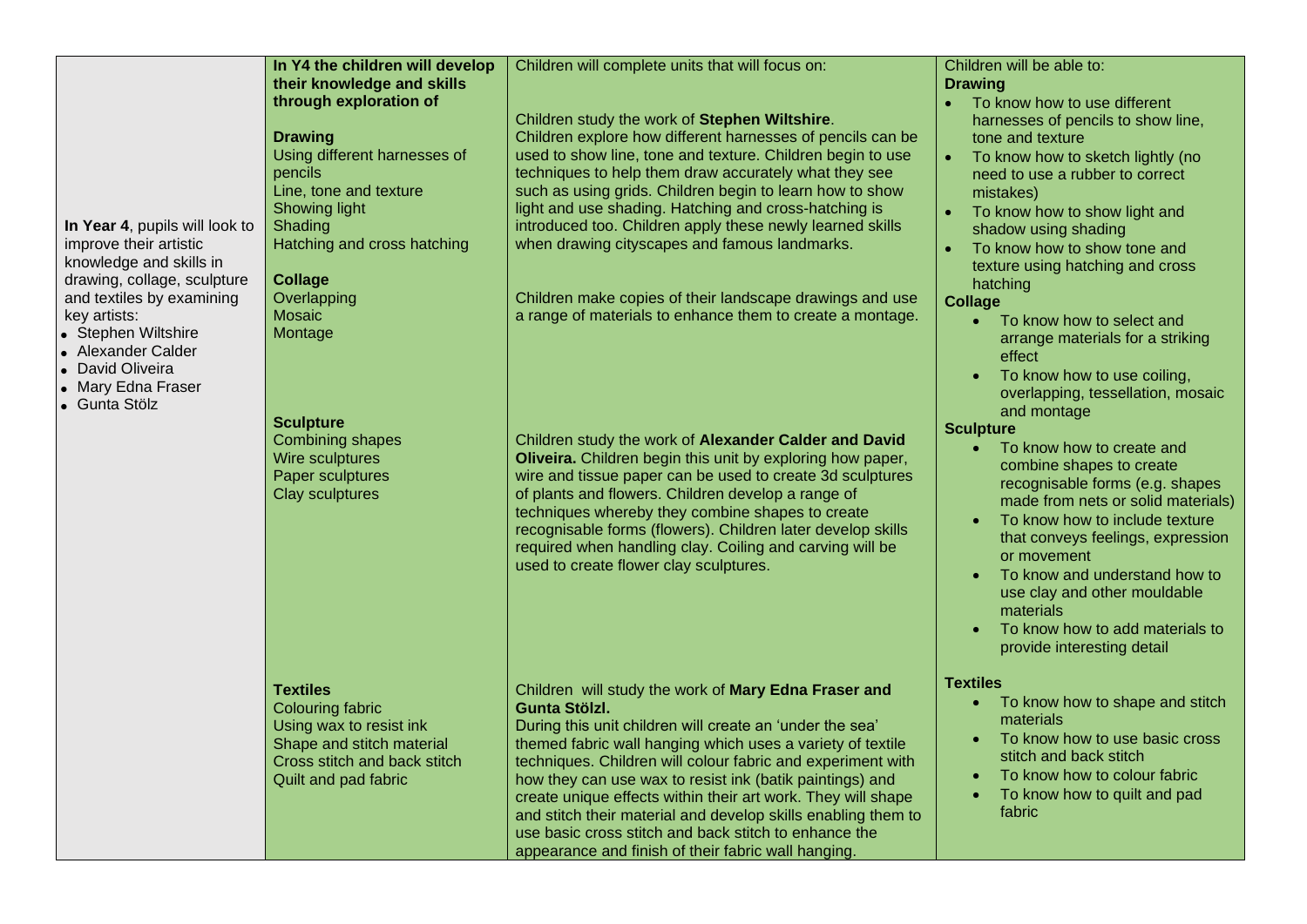|                                                                                                                                                                                                                                                                      | In Y5 the children will develop                                                                                                                                                                                                                                                                                                                                                                       |                                                                                                                                                                                                                                                                                                                                                                                                                                                                                                                                                                                                                                                                                                                                                                                                                                                                                                                                                                                                                                                                                                   | Children will be able to:                                                                                                                                                                                                                                                                                                                                                                                                                                                                                                                                                                                                                                                                                                                                                                                                                                                                                                                                                                                                                                                                                                                                                               |
|----------------------------------------------------------------------------------------------------------------------------------------------------------------------------------------------------------------------------------------------------------------------|-------------------------------------------------------------------------------------------------------------------------------------------------------------------------------------------------------------------------------------------------------------------------------------------------------------------------------------------------------------------------------------------------------|---------------------------------------------------------------------------------------------------------------------------------------------------------------------------------------------------------------------------------------------------------------------------------------------------------------------------------------------------------------------------------------------------------------------------------------------------------------------------------------------------------------------------------------------------------------------------------------------------------------------------------------------------------------------------------------------------------------------------------------------------------------------------------------------------------------------------------------------------------------------------------------------------------------------------------------------------------------------------------------------------------------------------------------------------------------------------------------------------|-----------------------------------------------------------------------------------------------------------------------------------------------------------------------------------------------------------------------------------------------------------------------------------------------------------------------------------------------------------------------------------------------------------------------------------------------------------------------------------------------------------------------------------------------------------------------------------------------------------------------------------------------------------------------------------------------------------------------------------------------------------------------------------------------------------------------------------------------------------------------------------------------------------------------------------------------------------------------------------------------------------------------------------------------------------------------------------------------------------------------------------------------------------------------------------------|
| In Year 5, pupils will look to<br>improve their artistic<br>knowledge and skills in<br>painting, drawing, printing<br>and digital media by<br>examining key artists:<br>• Henri Rousseau<br>• Gary Hodges<br>• Hans Holbein<br>• Katsushika Hokusai<br>• Mike Barret | their knowledge and skills<br>through exploration of<br><b>Painting</b><br>Creating colour palettes<br>Watercolour paint<br>Acrylic paint<br>Brush techniques to create<br>texture<br>Combine colours, tones and<br>tints to create mood<br><b>Drawing</b><br>Proportion<br><b>Shadows</b><br>Light<br><b>Printing</b><br><b>Build layers of colour</b><br><b>Digital Media</b><br>Image manipulation | Children will complete units that will focus on:<br>Children will study the work of Henri Rousseau and Gary<br>Hodges.<br>Children are given opportunities to sketch animals and<br>rainforest compositions before using acrylic or watercolour<br>paint to add colour. Children create a montage of paintings<br>showing the same rainforest animal, zoomed in on various<br>features and parts of the body.<br>Children will study the work of Hans Holbein.<br>Children develop their knowledge and skills to create<br>realistic Tudor portrait of either Henry 8th or one of his six<br>wives in the style of Hans Holbein.<br>Children study the work of Katsushika Hokusai<br>Children recreate a natural disaster image by making an<br>incised print by engraving into a polystyrene tile and overlay<br>prints to create different layers of colour with precision and<br>detail.<br>Children study the work of Mike Barret.<br>The children's prints are scanned and Paintshop Pro is<br>used for digital image manipulation, taking inspiration from<br>work produced by Mike Barret. | <b>Painting</b><br>Sketch (lightly) before painting to<br>combine line and colour<br>To know how to create a colour<br>$\bullet$<br>palette based upon colours observed<br>in the natural or built world<br>To know the qualities of watercolour<br>$\bullet$<br>and acrylic paints to create visually<br>interesting pieces<br>To know how to combine colours,<br>$\bullet$<br>tones and tints to enhance the mood<br>of the piece<br>To know how to use brush techniques<br>and the qualities of paint to create<br>texture<br>Develop a personal style of painting,<br>$\bullet$<br>drawing upon ideas from other artists<br><b>Drawing</b><br>Choose a style of drawing suitable for<br>$\bullet$<br>the work (e.g. realistic or<br>impressionistic)<br>To know how to use techniques to<br>show movement, perspective,<br>shadows and reflection<br>$\bullet$<br>To know how to use a variety of<br>techniques to add interesting effects<br>(e.g. reflections, shadows, direction of<br>sunlight)<br><b>Printing</b><br>To know how to build up layers of<br>$\bullet$<br>colours<br>Use a range of visual elements to<br>reflect the purpose of the work<br><b>Digital media</b> |
|                                                                                                                                                                                                                                                                      |                                                                                                                                                                                                                                                                                                                                                                                                       |                                                                                                                                                                                                                                                                                                                                                                                                                                                                                                                                                                                                                                                                                                                                                                                                                                                                                                                                                                                                                                                                                                   | Enhance digital media by editing<br>$\bullet$<br>(including sound, video, animation,<br>still images and installations)                                                                                                                                                                                                                                                                                                                                                                                                                                                                                                                                                                                                                                                                                                                                                                                                                                                                                                                                                                                                                                                                 |
|                                                                                                                                                                                                                                                                      |                                                                                                                                                                                                                                                                                                                                                                                                       |                                                                                                                                                                                                                                                                                                                                                                                                                                                                                                                                                                                                                                                                                                                                                                                                                                                                                                                                                                                                                                                                                                   |                                                                                                                                                                                                                                                                                                                                                                                                                                                                                                                                                                                                                                                                                                                                                                                                                                                                                                                                                                                                                                                                                                                                                                                         |